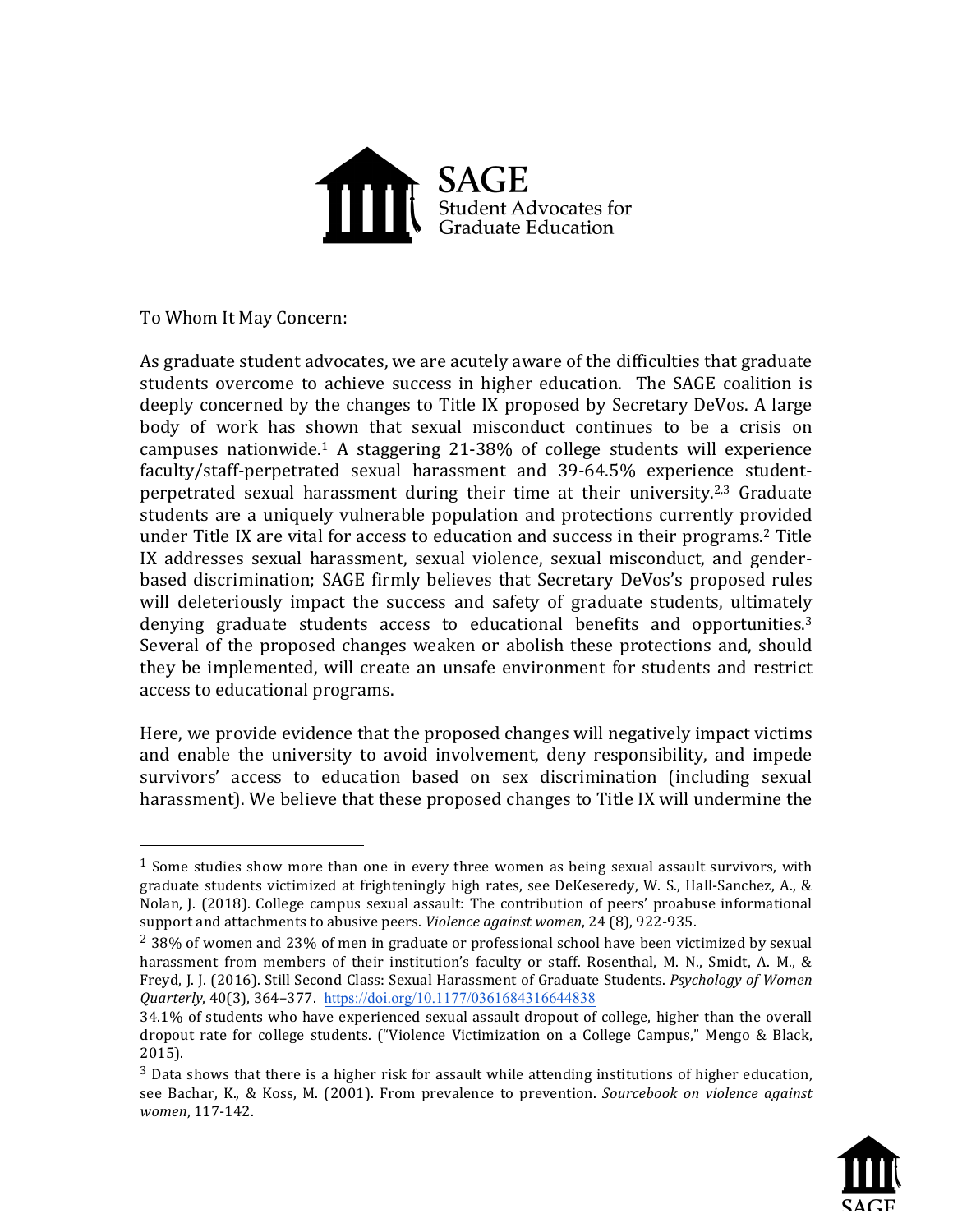spirit of Title IX and allow sexual harassment to be further institutionalized and increase traumatization of victims from these abuses.

**The proposed rules would require schools to ignore Title IX complaints if the harassment took place off-campus.** Most graduate students live off campus, and are often required to participate in activities that take place off campus but directly impact our educational pursuits (e.g., fieldwork, internships, off-campus service). Implementing this rule would remove vital protections for graduate students from discrimination on the basis of sex (including sexual harassment). Furthermore, the vast majority of sexual assaults take place in survivors' homes<sup>4</sup>. It is critical that Title IX investigations are empowered to address all complaints, and universities are compelled to respond to sexual harassment complaints of students both on and off-campus.

The proposed rules that narrow the definition of sexual harassment and require schools to ignore harassment unless it is "severe and pervasive" and "**objectively offensive**". This definition is inadequate to describe sexual harassment, and creates a different standard for these types of complaints. It is inappropriate to define such actions in institutions of higher education or any scenario other than between minors and peer-inflicted, as described by the Supreme Court in *Davis v. Monroe*, (1999). SAGE believes that the language proposed by Secretary DeVos erroneously broadens the Supreme Court's definition that was described in *Davis v. Monroe* (1999), which explicitly described sexual harassment between peers, (student-on-student harassment) and between minors  $(5<sup>th</sup>$  grade students). This definition should not be applied to sexual harassment other than in scenarios that are reflective of the circumstances the Court described. This definition does not protect students from harassment perpetrated by faculty, staff, student teaching assistants, who are both faculty and student at the same time. Graduate students are both employees and mentors, while also being students. This definition should not be applied to institutions of higher education, unless the relationships between graduate students, undergraduates, mentors, and employees will be explicitly described and guidance given on cases of harassment for each relationship. This includes what definition should apply when someone holds multiple roles, as a large number of graduate students do. When delivering the opinion of the court in *Davis v. Monroe*, Justice O'Connor wrote:

"Whether gender-oriented conduct is harassment depends on a constellation of surrounding circumstances, expectations, and relationships Oncale v. Sundowner Offshore Services, Inc., 523 U.S. 75, 82, including, but not limited to, the harasser's and victim's ages and the number of persons involved. Courts must also bear in mind that

 

https://www.rainn.org/statistics/perpetrators-sexual-violence.

Data shows that 87% of college students live off-campus Hill, C. & Kearl, H. (2011). "Crossing the line": Sexual harassment at school. AAUW.



<sup>&</sup>lt;sup>4</sup> Perpetrators of Sexual Violence: Statistics," RAINN, at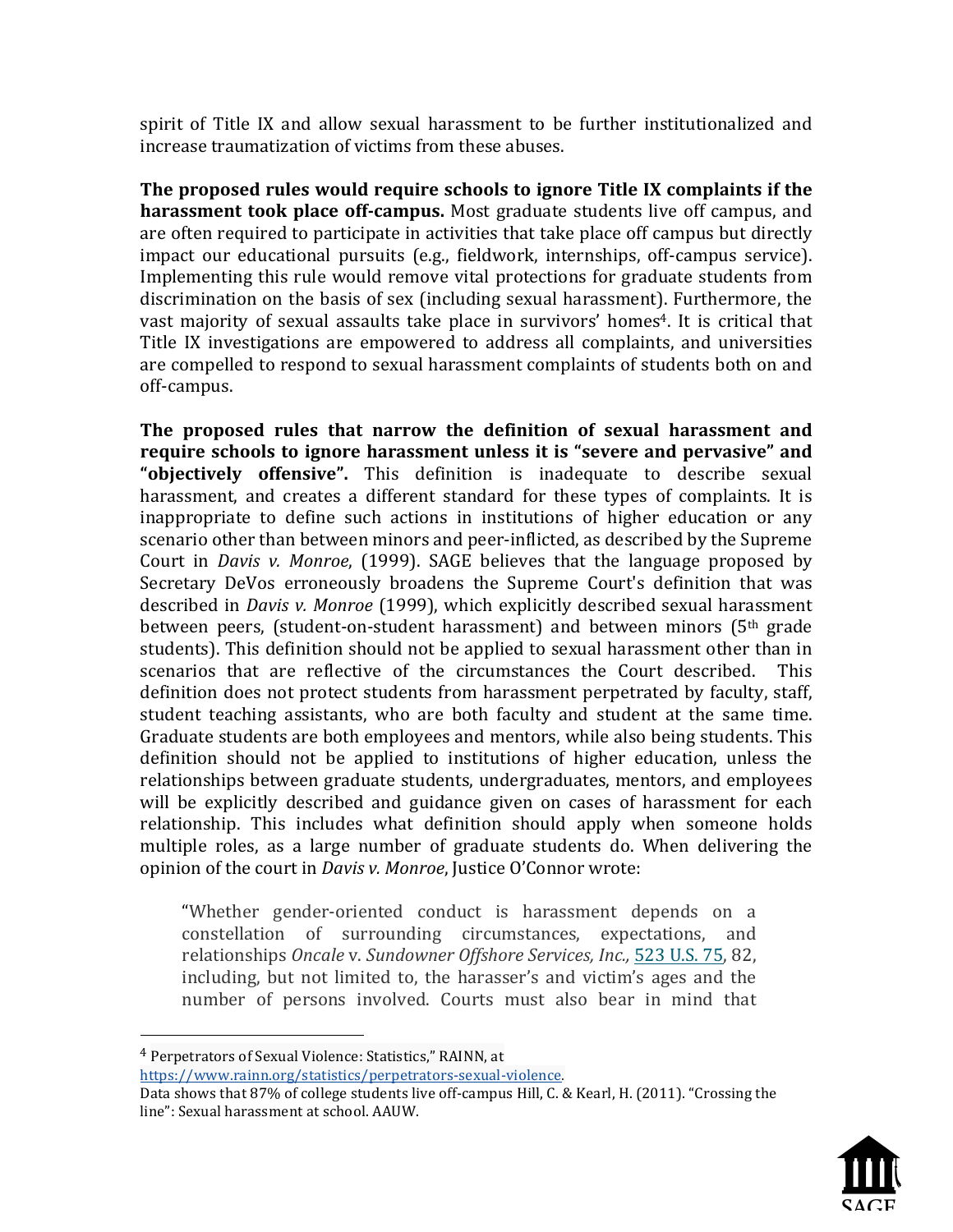schoolchildren may regularly interact in ways that would be unacceptable among adults. Moreover, that the discrimination must occur "under any education program or activity" suggests that the behavior must be serious enough to have the systemic effect of denying the victim equal access to an education program or activity."

SAGE asserts that using a definition of sexual harassment that defines behavior of school-aged children and directs the courts to "...bear in mind that schoolchildren may regularly interact in ways that would be unacceptable among adults," is not appropriately applied to peer harassment that takes place between adults in institutions of higher learning.

Narrowing the definition of sexual harassment will make survivors less likely to come forward, exacerbating the well-documented crisis of underreporting. Only 5-20% of student victims report sexual assault. Common reasons for not reporting include thinking nothing will be done about it, or feeling "embarrassed, ashamed".<sup>7,8,9</sup> The proposal recognizes "...sexual harassment continues to present serious problems across the nation's campuses," yet further narrowing of this definition and underplaying the travesty of sexual harassment risks making victims less likely to report, increasing the likelihood of further and possibly escalated levels of harassment through emboldening perpetrators. Implementing this change will effectively deny a person equal access to the recipients education program and make campus more dangerous for graduate students.

Over 30 years ago, the Supreme Court of the United States recognized sexual harassment as a form of discrimination in *Meritor Savings Bank v. Vinson* (1986). In that ruling, the Supreme Court favorably cites the Equal Employment Opportunity Commission (EEOC) policy and guidelines on sexual harassment. The EEOC states, "unwelcome sexual advances, requests for sexual favors, and other verbal or physical conduct of sexual nature constitutes sexual harassment when the conduct explicitly or implicitly affects an individuals employment, unreasonably interferes with an individual's work performance or creates an intimidating or hostile, or offensive work environment." Moreover, in 2014, The White House Task Force to Protect Students from Sexual Assault defines sexual harassment as "**unwelcome** conduct of a sexual nature, including unwelcome sexual advances, requests for sexual favors, and other verbal, nonverbal or physical conduct of sexual nature." We believe this definition should be added to the proposed definition **of sexual harassment**. SAGE calls on the Department of Education to protect graduate students from retaliation and facilitate reporting by accurately defining sexual harassment as described by the White House Task Force to Protect Students.

**The proposal further deters survivors from coming forward to report by forcing institutions of higher learning to "conduct live hearings" and force survivors to submit to cross-examination.** This cross-examination can be performed by whomever the perpetrator chooses. This could be a lawyer, parent, or roommate. This creates an adversarial model, yet fails to provide protections that

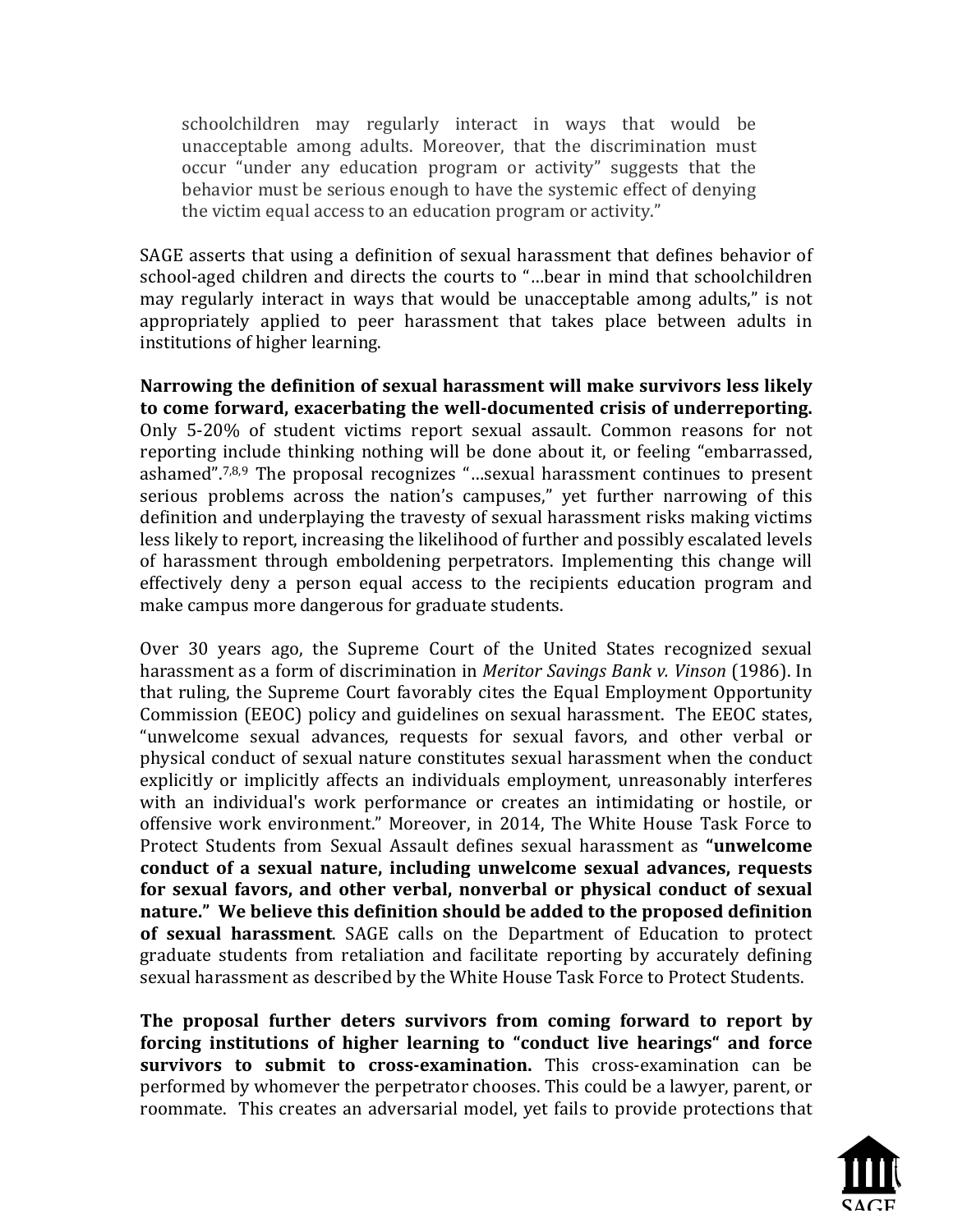are necessary when such models are implemented in a courtroom.<sup>5</sup> There are no protections built into the system to ensure the cross-examiner has knowledge or training, nor is there a clause to ensure both parties have equal access to competent and equivalent representation. This institutionalizes re-traumatization of victims and skews the outcome due to implicit bias.<sup>6</sup> These biases are systematically exploited by representation strategies that have been proven ineffective repeatedly in adversarial courts of law.<sup>10, 11</sup> Needless to say, our universities are not a court of law and should be focused on creating a safe environment, free of discrimination. Title IX should not impose an adversarial model where power dynamics, unregulated/inequitable access to resources, and bias determine the outcome of an investigation. 

The combination of the proposed change 1) to assume no harassment has **taken place and 2) allowing schools to delay investigations for good cause will endanger students.** The proposed changes that state Title IX procedures must include "...a presumption that the respondent is not responsible for the alleged conduct until a determination regarding responsibility is made at the conclusion of the grievance process," may result in survivors having to endure further sexual harassment and trauma and delay preventative or intervening measures. By disallowing universities to apply prompt measures, which ensure access to a discrimination-free education, while investigations are ongoing compromises the very safety of students. Combining this with the proposed rule allowing schools to create "temporary delays" or "limited extensions" for "good cause" will force students to endure harassment and abuse while investigations are delayed. SAGE believes this is in direct conflict with the purpose of Title IX intended by Congress. We suggest that specific protective measures are described that do not unfairly place victims in proximity to their abusers while investigations are ongoing.

While delivering the opinion of the Supreme Court ruling on *Meritor Savings Bank v. Vinson* (1986), Justice Rehnquist wrote: "The gravamen of any sexual harassment claim is that the alleged sexual advances were unwelcome."  $29$  CFR 1604.11(a)  $(1985)$  Yet, the proposed rule changes do not emphasize the key issue of conduct that are unwelcome, but rather they focus on conduct that has already become so "Severe, pervasive, and objectively offensive" that it most certainly has already destroyed the survivor's educational opportunities. We are perplexed that the Department of Education would chose to frame their guidelines in a reactionary rather than preventive manner. Title IX provides a protection from sex-based discrimination, including sexual harassment, and the Department of Education

 

<sup>6</sup> "...if one set out intentionally to design a system for provoking symptoms of traumatic stress it would look very much like a court of law".Herman, J. L. (2005). Justice From the Victim's Perspective. *Violence Against Women*, *11*(5), 571–602. https://doi.org/10.1177/1077801205274450



 $<sup>5</sup>$  Additionally, data shows that these processes are excessively traumatic for victims and despite</sup> policy changes, and lengthier cross-examinations, courtroom cross-examination policies for sexual assault cases have changed little since the 1950s. Zydervelt, S., et al., *Lawyers' Strategies for Cross*examining Rape Complainants: Have We Moved Beyond the 1950s? The British Journal of Criminology, 2017. 57(3): p. 551-569.